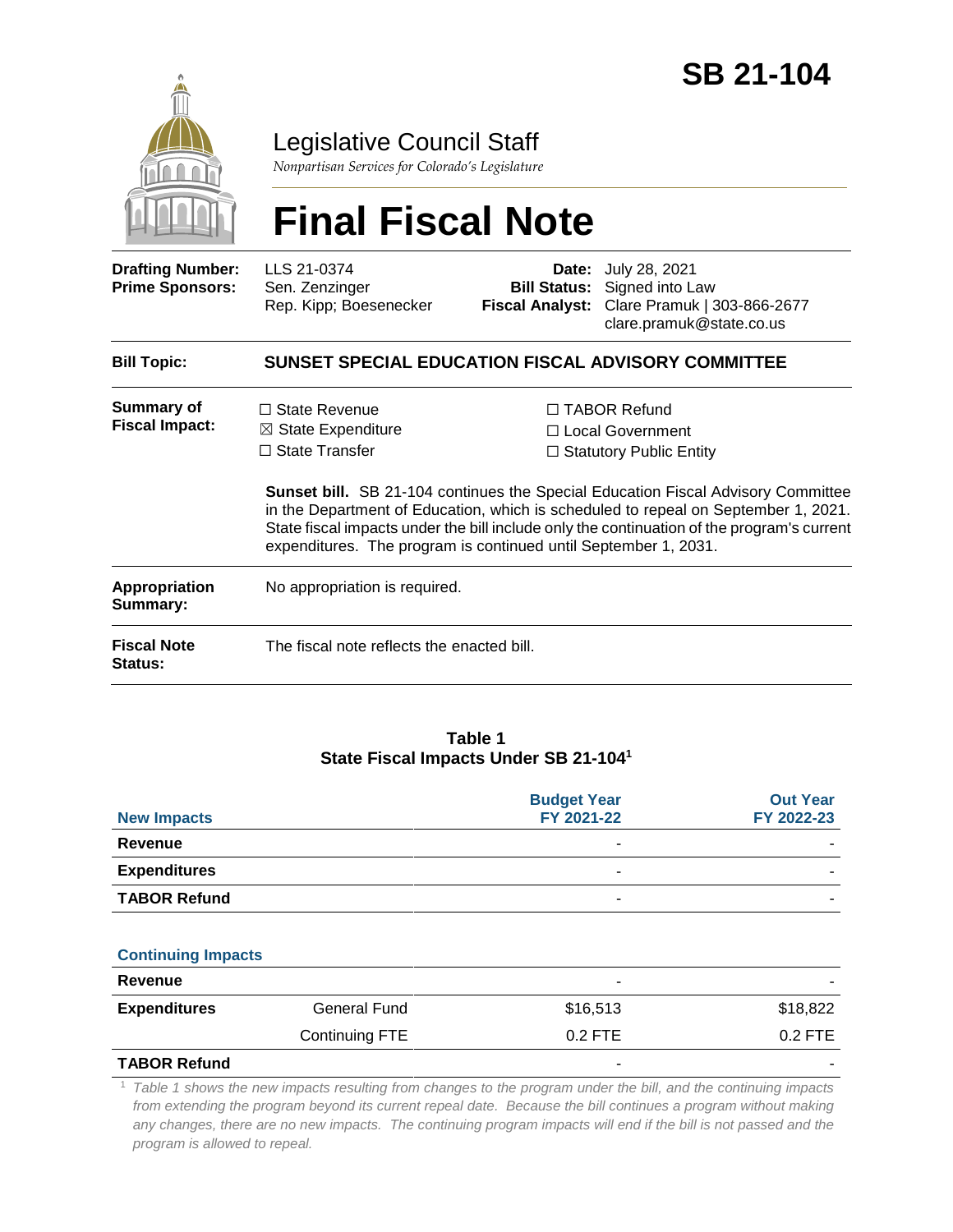Page 2

### **Summary of Legislation**

The Special Education Fiscal Advisory Committee is scheduled to repeal on September 1, 2021. This bill continues the committee through September 1, 2031.

#### **Background**

The Special Education Fiscal Advisory Committee is a 12-member committee, appointed by the State Board of Education and housed in the Colorado Department of Education (CDE). The committee advises the state board regarding the allocation of funds from the Colorado Special Education High-Cost Grant Program. The committee is also charged with determining the level of special education costs above which a school district may apply for reimbursement from the grant program.

The committee meets in person once per year to review the high-cost grant applications from school districts and make recommendations to State Board of Education for distribution of the high-cost funds. All other meetings will be conducted virtually.

## **Continuing Program Impacts**

The cost for the Department of Education to administer the Special Education Fiscal Advisory Committee is projected to be \$16,513 in FY 2021-22 and \$18,822 in FY 2022-23. This amount reflects a continuation of current administration costs, including committee member expenses, 0.2 FTE in staff support, and associated centrally appropriated costs for employee insurance and supplemental retirement payments, as shown in Table 2 below. First-year costs are prorated for the September 1 effective date. Centrally appropriated costs are not included in the bill's required appropriation.

|                                           |                   | FY 2021-22     | FY 2022-23 |
|-------------------------------------------|-------------------|----------------|------------|
| <b>Department of Education</b>            |                   |                |            |
| <b>Personal Services</b>                  |                   | \$10,593       | \$12,711   |
| <b>Meeting Expenses</b>                   |                   | \$2,961        | \$2,961    |
| Centrally Appropriated Costs <sup>1</sup> |                   | \$2,959        | \$3,150    |
|                                           | <b>Total Cost</b> | \$16,513       | \$18,822   |
|                                           | <b>Total FTE</b>  | <b>0.2 FTE</b> | 0.2 FTE    |

#### **Table 2 Continuing Expenditures Under SB 21-104**

<sup>1</sup> *Centrally appropriated costs are not included in the bill's appropriation.*